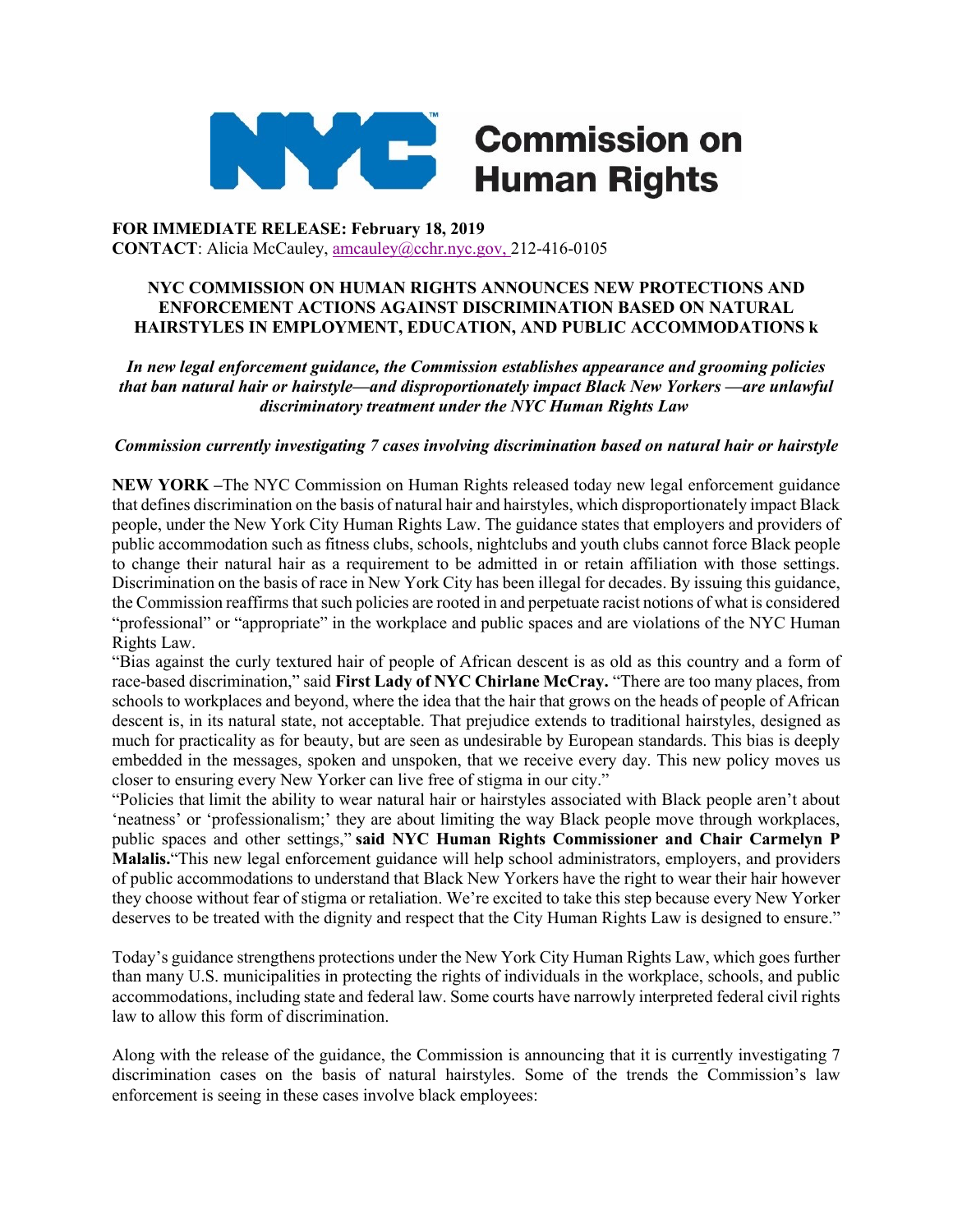- being forced to wear their braided hair up when employees of other ethnicities can wear their long styles down;
- being fired for wearing her natural hair down and;
- being told that locs are unacceptable and unclean and being forced to change her hair as a condition of employment.

Specific violations of natural hair protections under the Law in employment, education, and public spaces include:

- Grooming or appearance policies that ban or require the alteration of natural hair or hair styled into twists, braids, cornrows, Afros, Bantu knots, fades, and/or locs may face liability under the Law because these policies subject Black employees to disparate treatment;
- · Policies that force employees to straighten, relax, or otherwise manipulate their hair to conform to employer expectations. The existence of such policies constitutes direct evidence of disparate treatment based on race and/or other relevant protected classes under the Law;
- Disparaging or mistreating an employee based on their natural hair or hairstyle;
- · A school policy that prohibits natural hair, locs, cornrows, twists, braids, Bantu knots, fades, or Afros;
- · Harassing, subjecting to adverse treatment, or otherwise disciplining any student because they choose to wear their hair in a style commonly associated with Black people.

The above protections extend to all users of public accommodations, including businesses such as restaurants, fitness clubs, stores, and nightclubs, and other public spaces, like parks, libraries, healthcare providers, and cultural institutions.

The New York City Human Rights Commission is the City agency charged with enforcing the New York City Human Rights Law, which protects against citywide discrimination based on 24 protected categories. The Commission will investigate and prosecute all instances of racial discrimination based on this legal guidance.

If a member of the public believes they have been discriminated against based on wearing a natural hairstyle in the workplace, school, or public accommodation they should call 311 and ask for the Commission on Human Rights to get assistance.

Read the guidance here.

###

"Black hair is one of the most policed part of Black bodies. This form of racism, harassment, and discrimination follows Black New Yorkers in numerous settings, inhibiting their educational, economic, and social advancement, and jeopardizing their mental and physical health. Today's announcement declaring the unlawfulness of policies based on appearance, grooming, and natural hair or hairstyles associated with Black people is a step forward in ensuring safe and welcoming environments for Black New Yorkers. I applaud Commissioner Malalis and the NYC Human Rights Commission for their significant work in expanding protections for Black New Yorkers under New York City's Human Rights Law. Safe and equal educational and employment opportunities are central to the strength of all of New York's families and communities, and are critical to making New York the fairest big city in America," said **Jacqueline Ebanks, Executive Director, NYC Commission on Gender Equity** "From Shirley Chisholm to Adam Clayton Powell Sr. and beyond, New York City's African diaspora is a cornerstone of our shared history and culture and a key driver of our economy," said **Bitta Mostofi, Commissioner of the Mayor's Office of Immigrant Affairs**. "No one's aspirations should be jeopardized by how they style or wear their hair, and now the force of our local laws will protect that right. Commissioner Mala is and the NYC Commission on Human Rights continue to be progressive champions for all New Yorkers and MOIA is proud to work alongside our sister agency."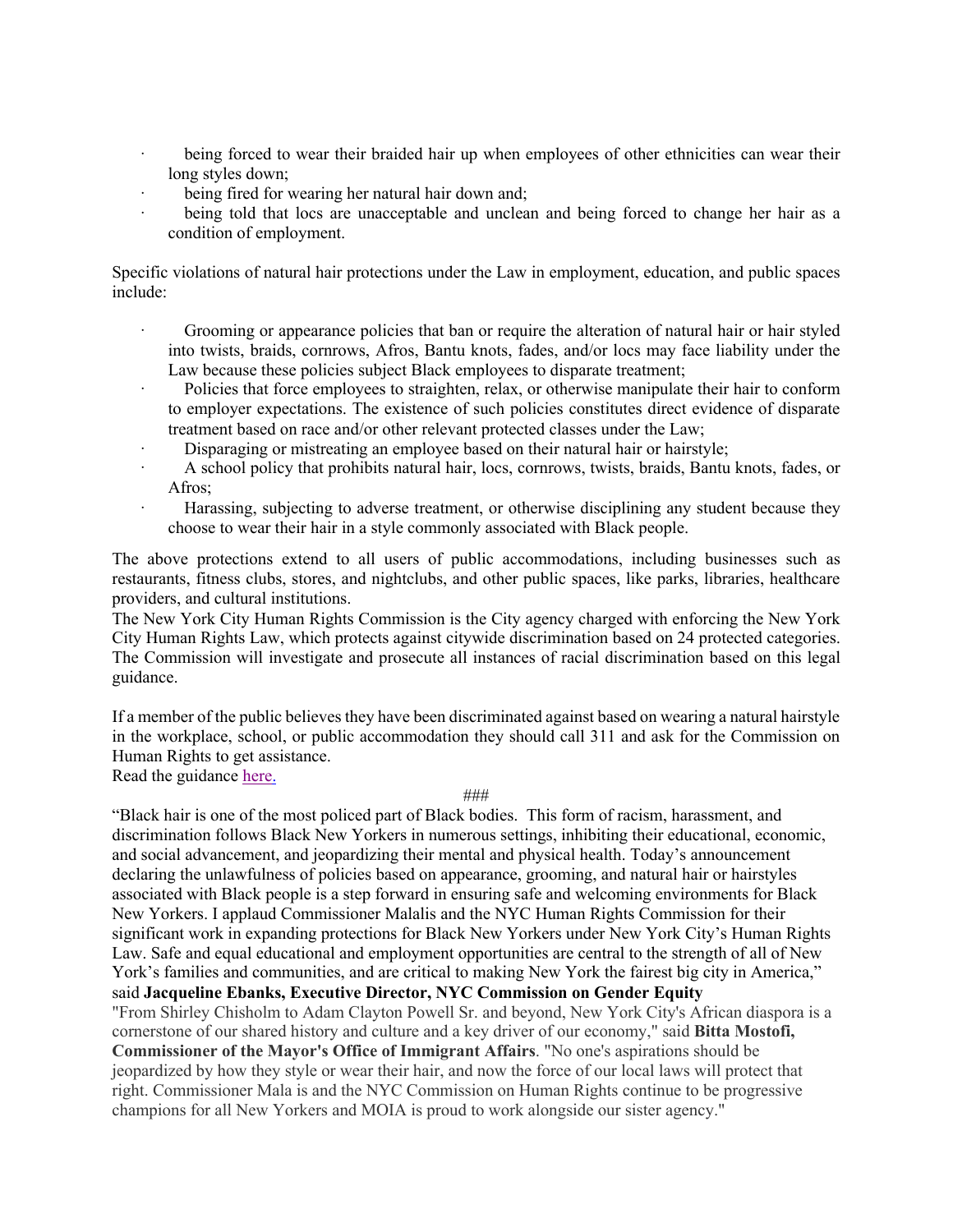"Racist policies have no place in New York City where our diversity is one of our greatest strengths," said **Department of Consumer Affairs Commissioner Lorelei Salas**. "This guidance formally makes policies that discriminate against a specific group illegal—an essential step in bringing equality and fairness to our city's workplaces and other places that provide public accommodations."

"This legal guidance protecting Black people's rights to wear our hair how we want has been a long time coming," said **NY State Senator Robert Jackson.** "I have seen our community wrestle with this discrimination on the basis of hair styling, when we should be able to take pride in the diversity of forms our hair can take." said State Senator Robert Jackson of Manhattan. "I am so happy to see this new guidance finally defending personal grooming rights of Black New Yorkers."

"It is unfortunate that many people of African descent have felt compelled to conform their natural hair to the stereotypical look of 'professionalism' for years," said **Council Member Adrienne Adams**. "In an age where employers, educational administrators and so many more discriminate against people of color because of their choice to wear natural hair particularly in school and in the workplace, I welcome this new legal enforcement guidance from the New York City Commission on Human Rights. ALL New Yorkers, regardless of race, deserve fairness and respect."

**Kimberle Crenshaw, Professor of Law, Columbia Law School and Distinguished Professor of Law, University of California, Los Angeles. Director of the Columbia University Center for Intersectionality and Social Policy Studies and Co-founder and Executive Director of the African American Policy Forum:** "This guidance addresses a dimension of discriminatory treatment that is often overlooked in part because of its disproportionate burden on Black people, particularly Black women and girls. Black people have too often been forced to relinquish their preferred hairstyles in order to accommodate arbitrary and aesthetic expectations that require chemical alternations and manipulations to suppress or alter their natural hair texture. These discriminatory demands not only undermine their physical well-being but also their access to employment, their enjoyment of educational opportunities, and their dignity. Today's Guidance clearly affirms the right of all people to wear their hair without arbitrary and unfair burdens and precludes the singling out of Black people that results from discomfort with certain hair textures and styles.

**Joanne N. Smith, Founder and President of Girls for Gender Equity:** "Girls for Gender Equity is committed to removing the institutional barriers which prevent cisgender and transgender girls of color and gender non-conforming youth of color from meeting their full potential. The root causes of discrimination based on natural hair are racism and misogynoir, specifically, beliefs which have long diminished the physical appearance of Black people. This guidance makes clear that schools and employers must honor the self-expression and identities of all students and begin to undo the pervasive and harmful messaging that all New Yorkers - and especially young people - receive about who they are. We thank the New York City Commission on Human Rights for again, leading the way in making our city safer for all of us."

**Ria Tabacco Mar, Senior Staff Attorney, ACLU:** "Far too often, Black people are shamed and excluded from jobs or school because of objections to natural hairstyles, but courts have been slow to recognize that bias against natural Black hair is a form of race discrimination. Today, New York City has taken an important step toward ensuring that all of us have the freedom to work and learn regardless of how we wear our hair."

**Dr. Gillian Scott-Ward, Ph.D, clinical psychologist and filmmaker, "Back to Natural,**" "This is a powerful statement that NYC does not accept the psychological and physical harm that comes from grooming standards that infer Black students and adults are inferior, or inherently inappropriate or unacceptable in school and work environments. Ultimately, this is about giving Black people freedom to exist in our bodies; allowing us to determine for ourselves how we want to present, enabling us to contribute